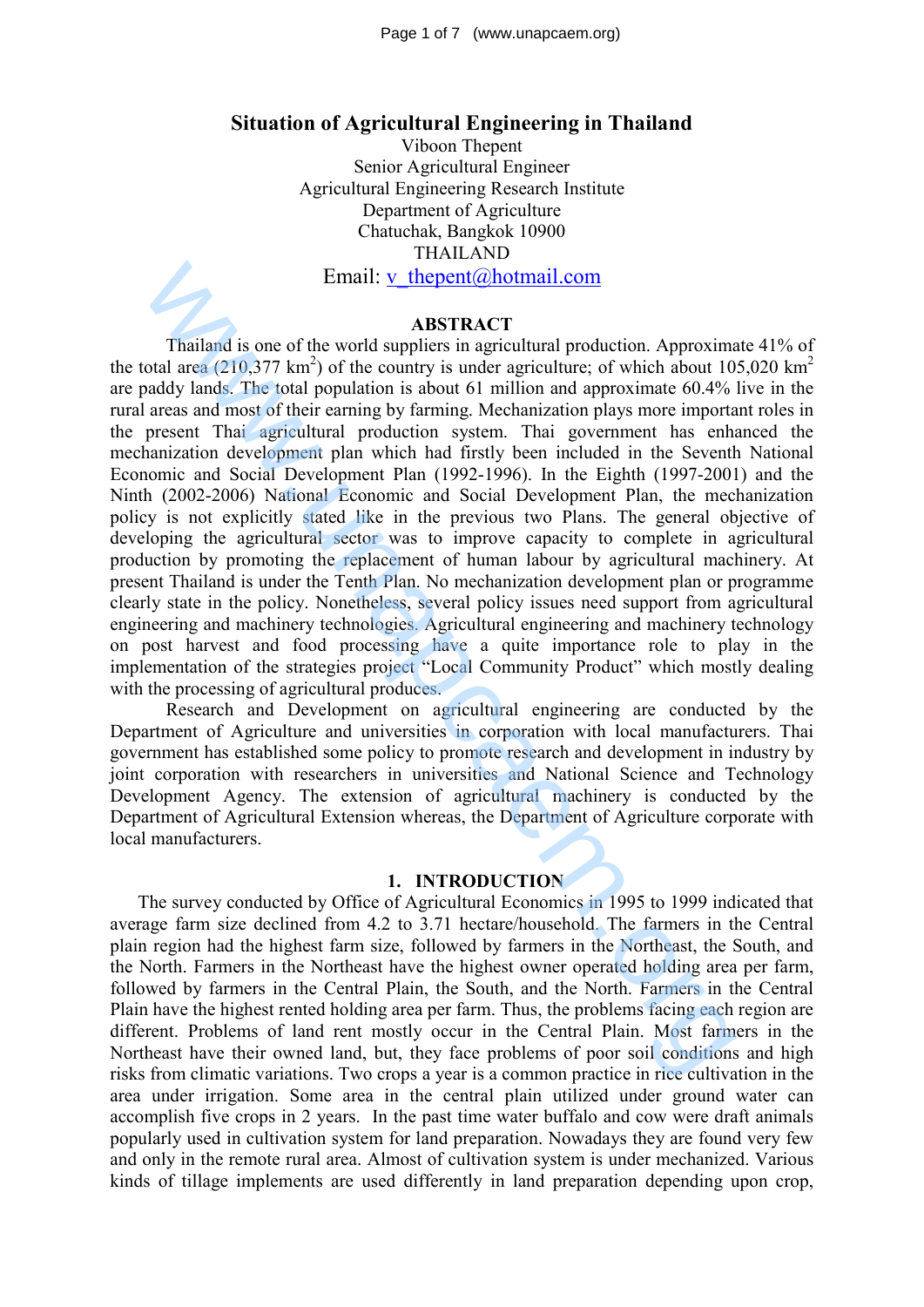tilling purpose and area. For paddy field in the irrigated area, disk plow equipped to twowheel tractor or small four-wheel tractor is generally used at present and followed by rotary tiller. Moldboard plow is also used but in a declining number. For field crop, disk plow, disc harrow, spring-loaded cultivator, and rotary tiller are used, commonly equipped to big tractor. There are several methods of rice planting depending upon area and labor condition. Transplanting methods is a major practice for seasonal crop. While broadcasting and direct seeding are general practices in high land or rain-fed area. Every method is most done manually.

From the Agricultural Engineering Research Institute (AERI), Department of Agriculture survey in crop year 1999-2000, it shows that paddy was harvested by manual using sickle 57.2%, by combine harvester 35.2% and by reaper 7.6%. Threshing is mostly done by using power thresher about 88.3%. After harvest, farmers usually sell their product immediately at high moisture content. Sun drying is still a prevailing method for paddy drying. However, as an increasing number of combine harvester in a past few year, it burdens large amount of high moisture paddy to market at peak in a short period especially in the second crop. This leads to an increasing number of dryer to solve the problem.

# **2. STATUS AND TRENDS OF AGRICULTURAL MACHINERY IN THAILAND**

 Farm machineries in Thailand are essential in land preparation. For dry land soil preparation mainly large four-wheel tractors with disc tillers are used while locally made power tillers (8-12hp) are popularly used for the wetland cultivation. In some area, farmers have changed their planting practice from transplanting method direct seeding method by using rolling injection planters or seedling transplanted essentially in maize and soybean land. In the harvesting process of rice, the adoption of local rice combine harvesters has been rapidly expanding during last decade. In addition, sugarcane harvesters and corn combine harvester were used in custom service since 1995.

 In 2000, The distribution of selected farm machinery which are power tiller, the small four-wheel drive tractor, the large four-wheel drive tractor, irrigation pump, power thresher, power sprayer and rice combine harvester, approximately 1.75 million units, 150,383 units, 183,704 units, 2.32 million units, 12,400,187 units, 76,386 units, 3,000 units respectively (OAE,2000)

 Over the past two decade the agricultural machinery manufacturing industry in Thailand has become relatively modernized. Starting with the production of non-mechanical animal-drawn equipment, local manufacturers have developed the capability to supply the growing demand for new types of power-intensive machines, such as two-wheeled tractors (power tillers), threshers, agricultural sprayers and water pumps. Such machines are now produced on a relatively large scale along with other machines such as farm trucks. Prompted by new demands for further productivity, the manufacturing of more sophisticated, controlintensive machines has recently been taken up by some companies. At present, the majority of farm machines used are locally produced. Only the large tractors, 75% of engine powered sprayers and 30-40% of irrigation pumps are imported (Kiatiwat, 1996). The local production for the last two items trends to increase every year. The 217 manufacturers surveyed by the Agricultural Engineering Research Institute (former Agricultural Engineering Division), Department of agriculture, and the Thailand Institute of Science and Technology Research in 1987 were grouped into the following three categories with reference to the number of workers employed: usly<br>From the Agricultural Engineering Research Institute (AFRI), Departing<br>From the Agricultural Engineering Research Institute (AFRI), Departing<br>states 37.2%, by combine haves the 25.2% and by reapre 7.6%. The<br>spin gas p

1. Small - up to 10 employees -100 manufactures or  $46\%$ 

- 2. Medium more than 10 and up to 30 employees -74 manufactures or 34%
- 3. Large more than 30 employees -73 manufacturers of 20 %
-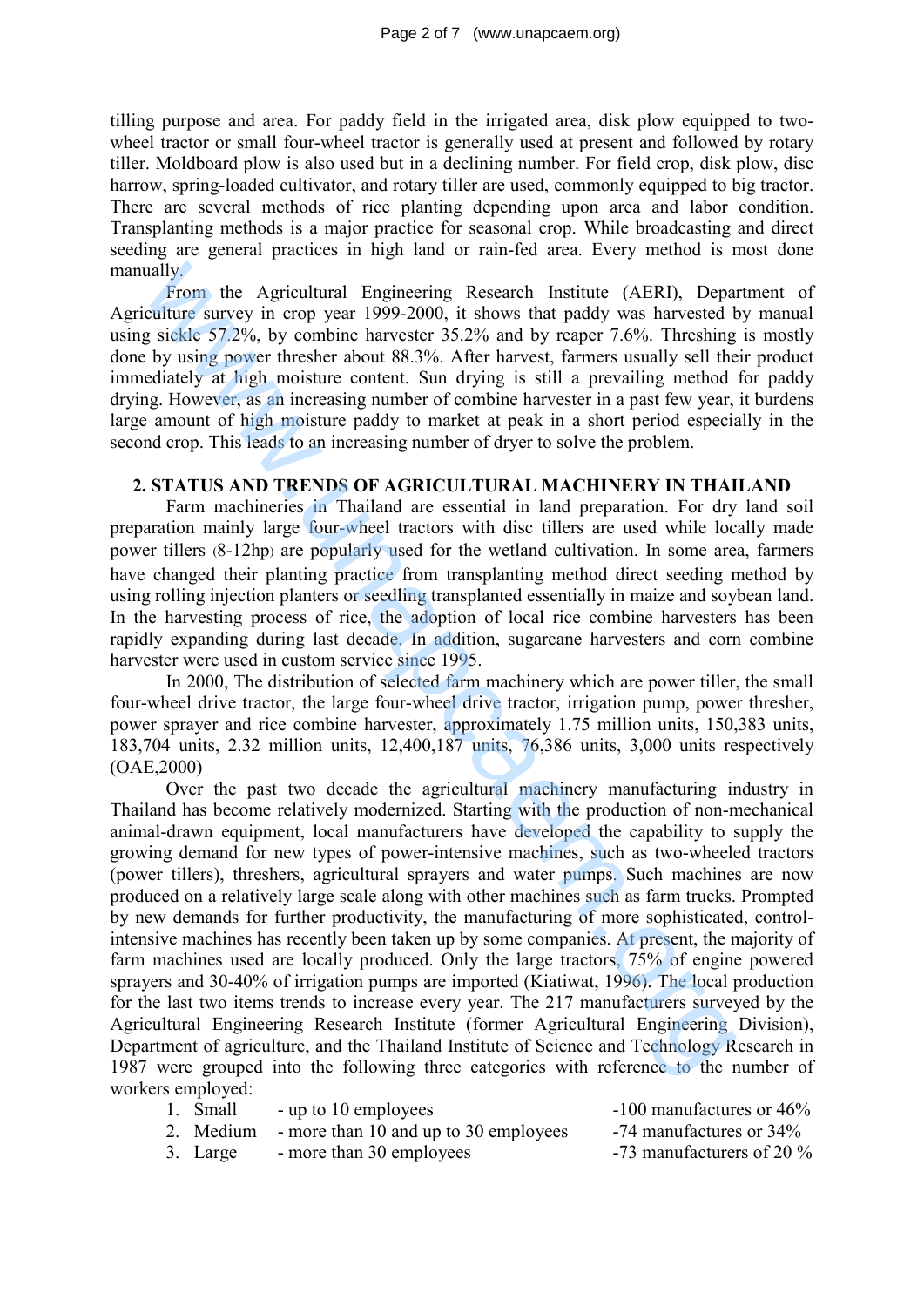These are located in different regions but mostly in central plain around capital, Bangkok. Presently local agricultural machinery industry is capable in producing machines to fulfill the needs of farmers. The annual turn over of this industry is about US\$ 240 million, This includes the production of three joint venture Thai-Japanese small diesel engine manufacturers (Kiatiwat, 1996)

 Therdteppitak reported in 1998, during the past decade, the agricultural machinery industry in Thailand has grown rapidly both in production volume and product development. Due to the impacts of low crop price and economic stagnation in recent years, there is a big drop in sales of agricultural machinery in Thailand. Anyway the recovery is expecting to come very soon. Approximate annual production in 2001-2002 of some major agricultural machinery and equipment in Thailand is given by the following:

| 1. Small diesel engine             | 100,000 | units |
|------------------------------------|---------|-------|
| 2. Small gasoline engine           | 400,000 | units |
| 3. Two wheel tractor               | 80,000  | units |
| 4. Disc plow for two wheel tractor | 150,000 | units |
| 5. Disc plow for farm tractor      | 5,000   | units |
| 6. Water pumps                     | 50,000  | units |
| 7. Rice-harvester combines         | 600     | units |
|                                    |         |       |

The importation of agricultural machinery is still the important player to satisfy the farmers and agro industry sector for more sophisticated advanced and high technology machinery and equipment. Four-wheel tractors are the major import item with the quantity about 5,000 units, in which 70% is used tractor. Used tractors below 40 HP are imported from Japan and higher power tractor from UK. The brand-new tractors are imported from UK, Japan, China, Italy etc. Others import machinery are as follow:

- 1. Pre-harvest machinery such as irrigation system, power sprayer, weeder etc.
- 2. Post-harvest machinery such as sugarcane harvester forage cutter and baler,
- 3. Agro industry machinery such as poultry, cattle and dairy machinery etc.

Trend and future of agricultural machinery in Thailand, Due to the present socioeconomic condition of the country, farm labor shortage has become a critical problem in most agricultural operations. Undoubtedly demand for agricultural machinery and equipments will be in increasing but the expansion rate will differ from region to region, particular agricultural operations and machinery types. Other important factors on crop price and government policy must be taken into consideration.

There will be a growing market for four wheel tractor of less than 40HP with rotary implements which will replace two wheel tractors for rice cultivation in the central plain region and the lower part of the northern region. Due to labor shortage during harvesting season, especially for paddy rice and sugarcane, most farm owners or farmers are looking forward to an appropriate and high efficient harvester. It is quite obvious that agricultural mechanization in Thailand is at the turning point from labor intensive machines towards control intensive machines such as planting machines, irrigation system machines, powered sprayers, combine harvesters, dryers using biomass fuel, silo and storage handling, advanced and high quality rice mill machines etc. Eventually these machines will be rapidly adopted by farmers or proprietors. However, much effort should be taken to develop modification and adjustment to suit the local condition. to the impacts of low crop price and economic stagration in recent years, the<br>10 in sales of agricultural machinery in Thailand. Anyway the recevery is ex-<br>win singly approximate annual production in 2001-2002 of some maj

# **3. GOVERNMENT POLICIES**

Thailand started its first Economic and Social Development Plan in 1961. By the end of the  $2<sup>nd</sup>$  plan, 1971 the development in terms of basic necessities, namely irrigation, electricity and transportation resulted in increased production. However, although there was an increase in the GDP, a study on the income of population revealed an increased gap of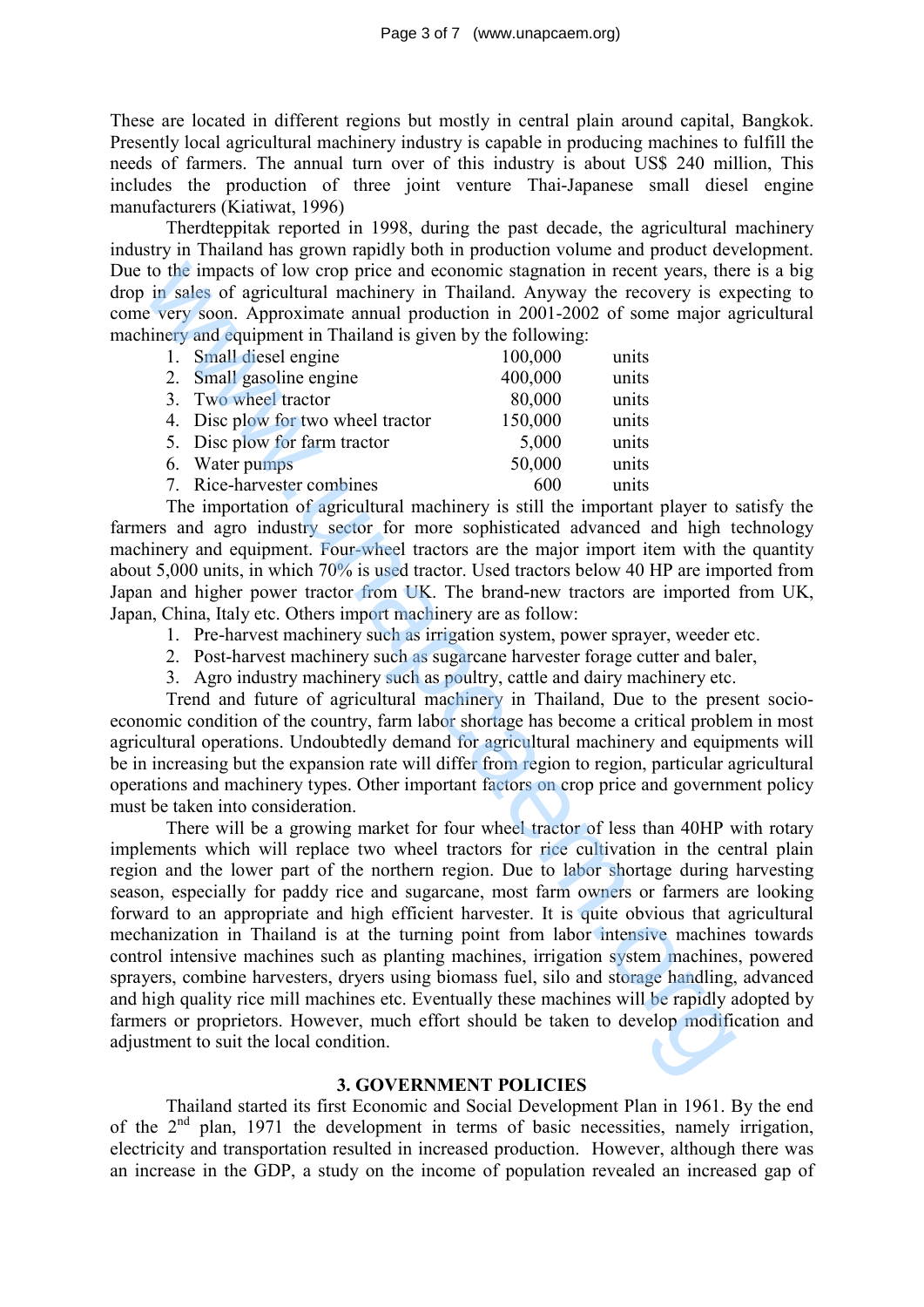among population of different occupation and areas within the country. Thus in the  $3<sup>rd</sup>$  Plan (1972-1976), the Government concentrated on income generation and social equality including emphasis decrease population growth rate, improving agricultural institution and price guarantees of agricultural produce. Due to unsuccessful outcome during the past 14 years, the  $4<sup>th</sup>$  Plan (1976-1980) was set to solve basis and urgent problems facing the nation. The strategies among others included.

- 1. increase in agricultural production potential,
- 2. improvement in the industrial structure to export oriented industries, thus promoting income generation as well as increase rural employment,
- 3. decrease the population growth rate, and
- 4. enhance science and technology development rate.

As for the attempt to reduce the population growth rate, the government had succeeded appreciably. Is should also be observed that working population had increase, particularly in the last decade though the active population had not increased. In addition, the population engaged in industry in crease to a considerable extent in the last two decades.

Throughout the First to Third plan (1961-1976), the goals for increasing agricultural production were achieved by increase of agricultural use area. But during the fourth and Fifth (1981-1986) plans, the strategy was to increase agricultural production by the development and use appropriate technology e.g. increased production per unit of land, improving cropping system, livestock improvement etc.

During the Sixth National Economic and Social Development Plan (1987-1991), the national agricultural mechanization policy was included with the general objective of developing the agricultural sector to increase productivity. In accordance with the general objective, the activities involved were expected to achieve the following.

- 1. Farmers will have machines for their production at low cost.
- 2. Agricultural machinery must be good quality in terms of price and maintenance cost.
- 3. Agricultural machinery must be appropriate for use under various conditions in the rural areas.

During the Seventh National Economic and Social Development Plan (1992-1996) mechanization plays an important role in agricultural production. Labour shortage and the necessity to reduce production cost have obviously shown off. However, it was the first time that agricultural machinery was named as one of necessary inputs for the agricultural production system of the country. Two immediate objectives concerning mechanization as follows: 2<br>
2 improvement in the industrial structure to export oriented indust<br>
2 improvement in the industrial structure to export and employment,<br>
3. decrease the population growth rate, and<br>
4. channel strengthen to reduce the

- 1. Improvement of the productivities of local manufacture:
	- 1.1 Promote and support research and development of agricultural machinery to suit various farming condition.
	- 1.2 Render technical assistance to private manufacture and promote the collaboration between concerning public and private agencies.
	- 1.3 Promote standardization and quality control of agricultural machinery by mean of testing, evaluation and certification services.
- 2. Strengthening of research and extension of appropriate agricultural machinery to farmer in order to increase agricultural productivity and farmer's income:
	- 2.1 Promote training on selection, operation, maintenance and repair of agricultural machinery to extension officials and farmers.
	- 2.2 Promote long term credit loan to small manufacturers to improve their productivity and farmers in purchasing appropriate machinery.
	- 2.3 Promote agricultural machinery custom hiring services.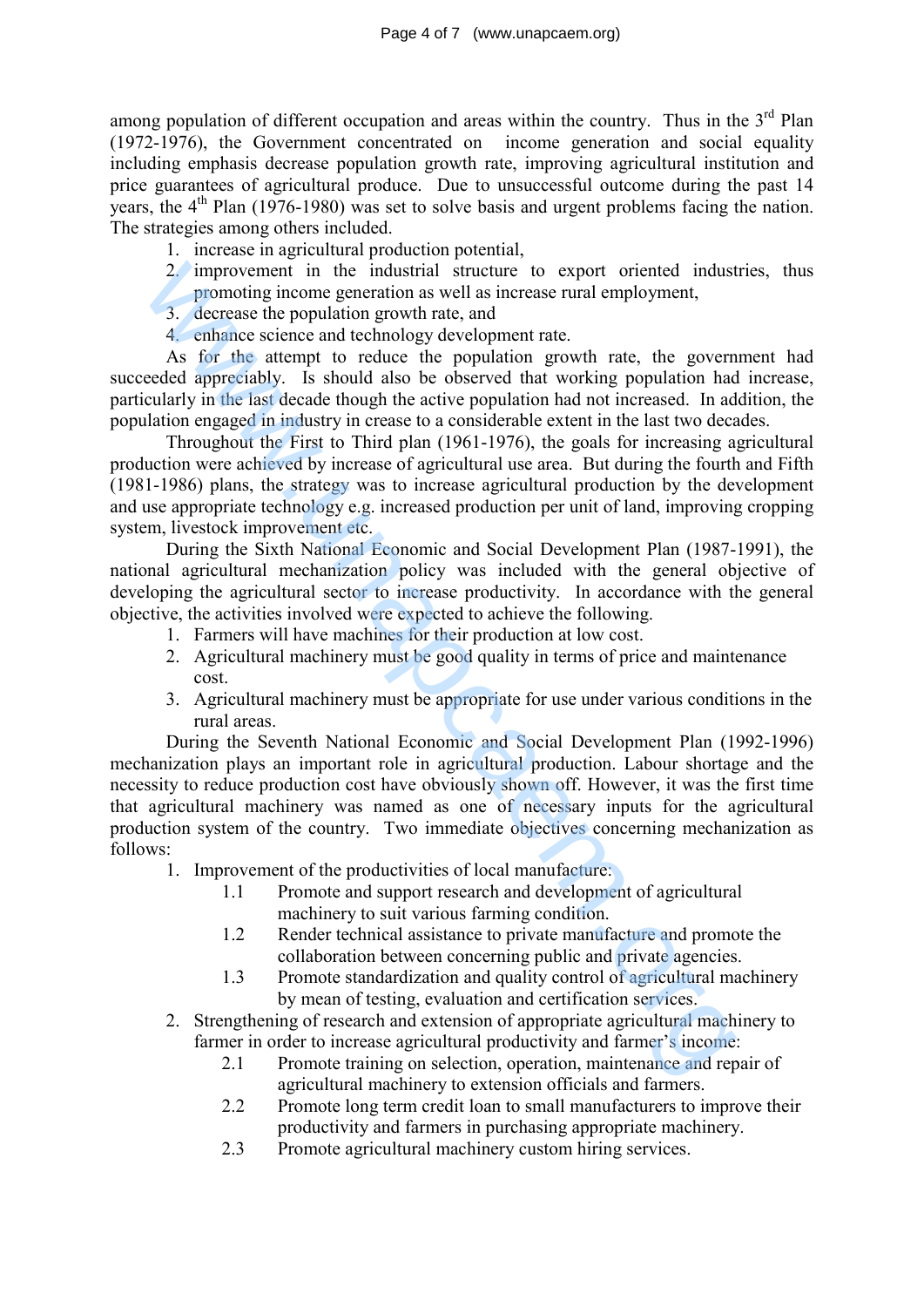2.4 Support farmers and private sector in invention of small appropriate agricultural machinery.

In the Eighth (1997-2001) and the Ninth (2002-2006) National Economic and Social Development Plan, the mechanization policy in not explicitly stated like in the previous two Plans. The general objective of developing the agricultural sector is to improve capacity to compete in agricultural production by promoting the replacement of human labour by agricultural machinery.

The current plan is the Tenth Plan which will be implemented at a time of great economic volatility, rising oil prices, rising inflation, political uncertainty and higher expectation and demands for state services. The Plan will focus on 'human' as center of development efforts. Three main elements are accentuated: sufficiency economic, sustainable development, long-term planning vision spanning the next 20 years to provide 'change management'.

One of the policy statement of the council of Misters delivered by General Surayud Chulanont, Prime Minister of the Kingdom of Thailand to the National Legislative Assembly on Friday,3 November 2006 on economic policy as follow:

 The Government's economic policy will be based on the philosophy of "Sufficiency Economy." Among other things, this means making use of moral principles to lead economic development under the free market system. This so as to drive the grassroots economy, which can be likened to the taproot of the nation, the market economy and the overall economy so that all sectors contribute to economic expansion in an adequate and sustainable manner. The emphasis will be on the leading role of the private sector and the latter's synergy with the public and civil sectors The current plane is the Tenth Plan which will be implemented at a time<br>comme wolatility, rising oil prices, rising inflation, political uncertainty are<br>action and demands for state services. The Plan will focus on 'human

 The Government policies and strategies relate to agricultural engineering are as follows:

Promote agricultural development based on the "New Theory" as an important alternative for small farmers; at the same time, expand opportunities for product development and improve product quality through the use of technology, management and access to markets;

 Local Community Products will be supported so that they are recognized by consumers as quality products in line with their market potential, whether at the regional, national or export levels; this can be accomplished through the establishment of an integrated project management system that will improve technology and management as well as provide market support;

 Small and Medium Enterprises (SMEs): make use of the public-private sector alliance to increase the effectiveness of, and thereby strengthen, all SMEs through science and technology and management; in addition, special importance will be give to those SMEs that make use of intellectual property;

 Promote energy efficiency, energy saving, the development and use of alternative energy, the survey and development of domestic and international sources of energyincluding the joint development areas with neighboring countries-the use clean energy, and appropriate price structure for energy and restructuring of the management of energy affairs by ensuring that there is a clear division between energy policy-making and regulation, and promoting long-term competition in the energy business as well as research and development of alternative energy.

# **4) FUTURE PLAN FOR AGRICULTURAL DEVELOPMENT**

 According to the prediction result, agricultural areas will continuously decrease, which can cause reduction in total productivity unless the yield per area is improved.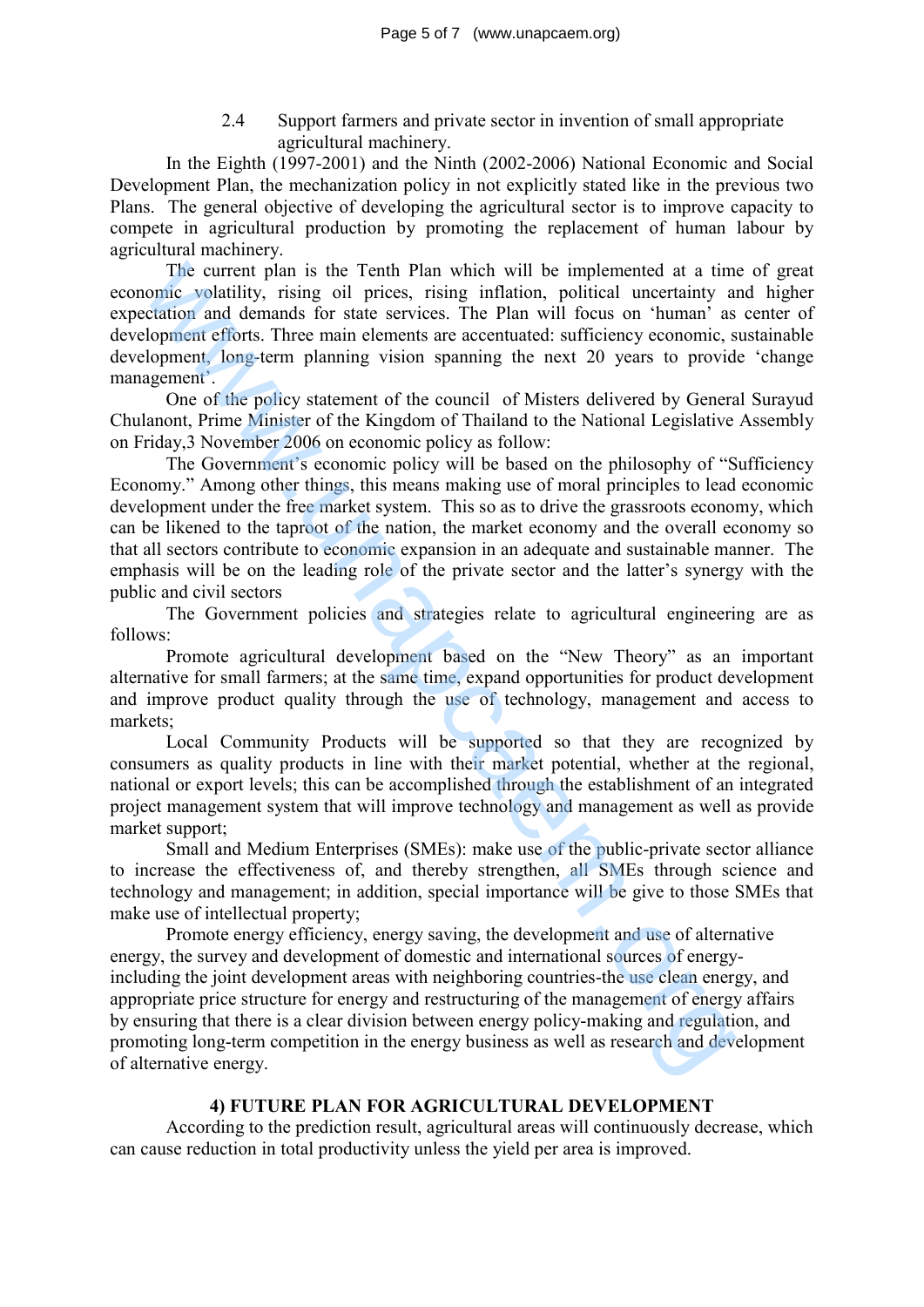Additionally, due to the increase in the numbers of farm household, average farm size is reduced, which will make the amount agricultural production per household decrease in the future. Furthermore, the increasing labour demand in non-agricultural sector will make the total number of agricultural population decrease in future. In order to cope with increased productivity both the land-saving technologies and lobour saving technologies should be developed and applied.

 Land-saving technologies are referred to technologies that can increase the production per unit area or yield/area. Most of these technologies involve genetic, fertilizer, weed and pest control and water resource management.

Labour-saving technologies are referred to technologies that can increase the production per unit labour or yield/man-hour. Most of these technologies involve any means that can help farmer to work faster, in other word, help the farmer to manage wider area within the same time.

# **5. GOVERNMENT ORGANIZATIONS**

The government organizations involved in Agricultural Engineering, Food Chain Management and Agro-base enterprise development are:

1. Agricultural Engineering Research Institute (AERI), Department of Agriculture, Ministry of Agriculture and Cooperatives is responsible for research and development on agricultural machinery, agricultural process and providing technologies as well as services to government and private agencies involves.

2. Post-harvest and Products Processing Research and Development Office, Department of Agriculture, Ministry of Agriculture and Cooperatives is responsible for conduct research, study and develop technology on post-harvest, processing, extraction of natural substances, and packaging and analysis, test and inspection of agricultural produce and products.

3. The National Bureau of Agricultural Commodity and Food Standards (ACFS), Ministry of Agriculture and Cooperatives was established on October 9, 2002. This is to designate the National Bureau of Agricultural Commodity and Food Standards (ACFS) as a focal organization to control agricultural products, food, and processed agricultural products by certifying and enforcing standards from food producers to consumers, to negotiate with international partners in order to reduce technical barrier to trade (TBT) and to improve and enhance competitiveness of Thai agricultural and food standards.

In June 17, 2003, the government cabinet approved the Ministry of Agricultural and Cooperatives to found Food had resolution to found the Laboratory Center for Food and Agricultural Co., Ltd. ("LCFA") for the purpose of centralized laboratory facilities service and export reference lab service and information support for agricultural & food product exporter. LCFA operates under direct supervision of the Ministry of Agriculture and Cooperatives and signed MOU with Department of Livestock Development, Department of Fisheries and Department of Agriculture to provide lab services, complement and cooperate with competent authorities to issue "Health Certificate" under "One Stop Service" concept. In addition, LCFA also signs an MOU with Central Sciences Lab (UK), a central lab of the UK government for information and staff exchange and project work. unit area or yield/area. Most of these technologies involve genetic, fertilizer,<br>correct and water resource management.<br>Labour-saving technologies are referred to technologies that can ince<br>ture for two different covers ar

LCFA provides service with world class standard approach to lab test in each specific product requirement to comply with export market destination. In addition, LCFA also provides lab service for monitoring and general lab services according to customers' requirement and for import clearance with Thai FDA. Our seasoned scientists in each various specialized lab; chemistry, biology, and physical product testing lab, coupled with our advanced equipments, can provide timely service with reasonable price to assist customer in various areas.